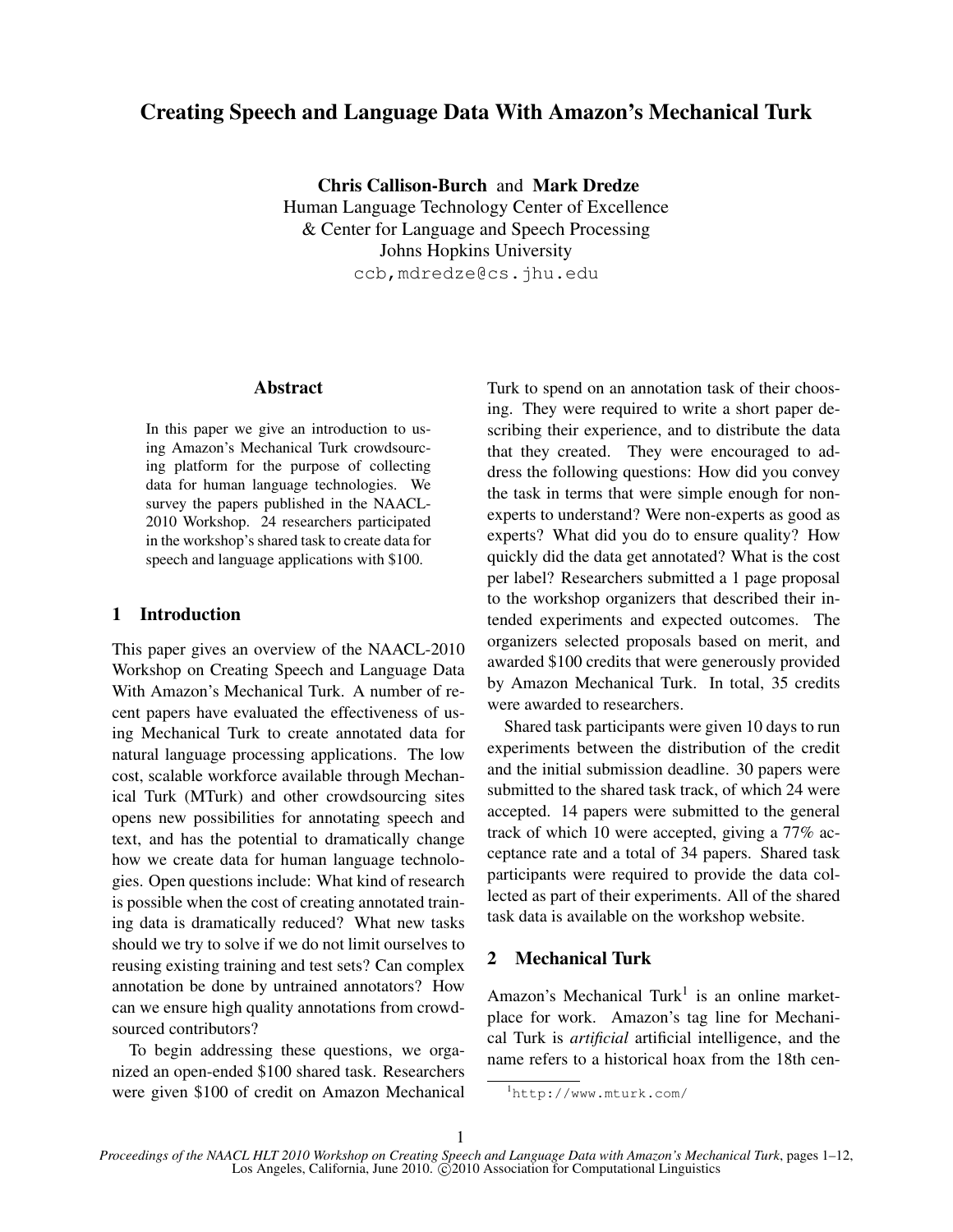

Figure 1: Time spent, HITs completed, and amount earned from a survey of 1,000 Turkers by Ipeirotis (2010).

tury where a chess-playing automaton appeared to be able to beat human opponents using a mechanism, but was, in fact, controlled by a person hiding inside the machine. These hint at the the primary focus of the web service, which is to get people to perform tasks that are simple for humans but difficult for computers. The basic unit of work on MTurk is even called a Human Intelligence Task (HIT).

Amazon's web service provides an easy way to pay people small amounts of money to perform HITs. Anyone with an Amazon account can either submit HITs or work on HITs that were submitted by others. Workers are referred to as "Turkers" and people designing the HITs are called "Requesters." Requesters set the amount that they will pay for each item that is completed. Payments are frequently as low as \$0.01. Turkers are free to select whichever HITs interest them.], and to disregard HITs that they find uninteresting or which they deem pay too little.

Because of its focus on tasks requiring human intelligence, Mechanical Turk is obviously applicable to the field of natural language processing. Snow et al. (2008) used Mechanical Turk to inexpensively collect labels for several NLP tasks including word sense disambiguation, word similarity, textual entailment, and temporal ordering of events. Snow et al. had two exciting findings. First, they showed that a strong correlation between non-expert and expert annotators can be achieved by combining the judgments of multiple non-experts, for instance by voting on each label using 10 different Turkers. Correlation and accuracy of labeling could be further improved by weighting each Turker's vote by calibrating them on a small amount of gold standard data created by expert annotators. Second, they collected a staggering number of labels for a very small amount of money. They collected 21,000 labels for just over \$25. Turkers put in over 140+ hours worth

| Why do you complete tasks in MTurk?    | US     | India |
|----------------------------------------|--------|-------|
| To spend free time fruitfully and get  | 70%    | 60%   |
| cash (e.g., instead of watching TV)    |        |       |
| For "primary" income purposes (e.g.,   | 15%    | 27%   |
| gas, bills, groceries, credit cards)   |        |       |
| For "secondary" income purposes,       | $60\%$ | 37%   |
| pocket change (for hobbies, gadgets)   |        |       |
| To kill time                           | 33%    | 5%    |
| The tasks are fun                      | 40%    | 20%   |
| Currently unemployed or part time work | 30%    | 27%   |

Table 1: Motivations for participating on Mechanical Turk from a survey of 1,000 Turkers by Ipeirotis (2010).

of human effort to generate the labels. The amount of participation is surprisingly high, given the small payment.

#### Turker demographics

Given the amount of work that can get done for so little, it is natural to ask: who would contribute so much work for so little pay, and why? The answers to these questions are often mysterious because Amazon does not provide any personal information about Turkers (each Turker is identifiable only through a serial number like A23KO2TP7I4KK2). Ipeirotis (2010) elucidates some of the reasons by presenting a demographic analysis of Turkers. He built a profile of 1000 Turkers by posting a survey to MTurk and paying \$0.10 for people to answer questions about their reasons for participating on Mechanical Turk, the amount that they earn each week, and how much time they spend, as well as demographic information like country of origin, gender, age, education level, and household income.

One suspicion that people often have when they first hear about MTurk is that it is some sort of digital sweatshop that exploits workers in third world countries. However, Ipeirotis reports that nearly half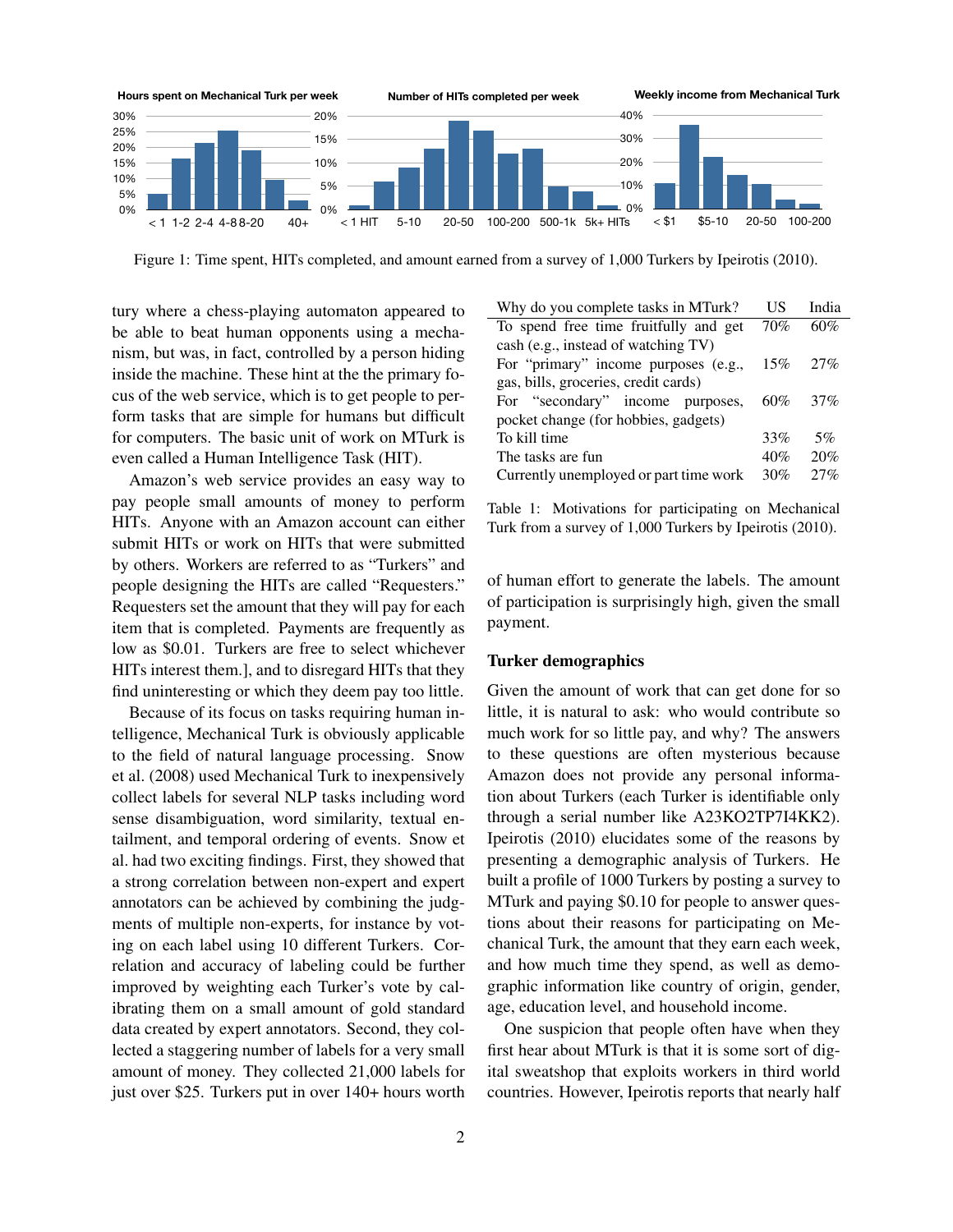(47%) of the Turkers who answered his survey were from the United States, with the next largest group (34%) coming from India, and the remaining 19% spread between 66 other countries.

Table 1 gives the survey results for questions relating to why people participate on Mechanical Turk. It shows that most US-based workers use Mechanical Turk for secondary income purposes (to have spending money for hobbies or going out), but that the overwhelming majority of them use it to spend their time more fruitfully (i.e., instead of watching TV). The economic downturn may have increased participation, with 30% of the USbased Turkers reporting that they are unemployed or underemployed. The public radio show Marketplace recently interviewed unemployed Turkers (Rose, 2010). It reports that they earn a little income, but that they do not earn enough to make a living. Figure 1 confirms this, giving a break down of how much time people spend on Mechanical Turk each week, how many HITs they complete, and how much money they earn. Most Turkers spend less than 8 hours per week on Mechanical Turk, and earn less than \$10 per week through the site.

# 3 Quality Control

Ipeirotis (2010) reports that just over half of Turkers have a college education. Despite being reasonably well educated, it is important to keep in mind that Turkers do not have training in specialized subjects like NLP. Because the Turkers are non-experts, and because the payments are generally so low, quality control is an important consideration when creating data with MTurk.

Amazon provides three mechanisms to help ensure quality:

• Requesters have the option of rejecting the work of individual Turkers, in which case they are not paid.<sup>2</sup> Turkers can also be blocked from doing future work for a requester.

- Requesters can specify that each HIT should be redundantly completed by several different Turkers. This allows higher quality labels to be selected, for instance, by taking the majority label.
- Requesters can require that all workers meet a particular set of qualifications, such as sufficient accuracy on a small test set or a minimum percentage of previously accepted submissions.

Amazon provides two qualifications that a Requester can use by default. These are past HIT Approval Rate and Location. The location qualification allows the Requester to have HITs done only by residents of a certain country (or to exclude Turkers from certain regions). Additionally, Requesters can design custom Qualification Tests that Turkers must complete before working on a particular HIT. These can be created through the MTurk API, and can either be graded manually or automatically. An important qualification that isn't among Amazon's default qualifications is language skills. One might design a qualification test to determine a Turker's ability to speak Arabic or Farsi before allowing them to do part of speech tagging in those languages, for instance.

There are several reasons that poor quality data might be generated. The task may be too complex or the instructions might not be clear enough for Turkers to follow. The financial incentives may be too low for Turkers to act conscientiously, and certain HIT designs may allow them to simply randomly click instead of thinking about the task. Mason and Watts (2009) present a study of financial incentives on Mechanical Turk and find, counterintuitively, that increasing the amount of compensation for a particular task does not tend to improve the quality of the results. Anecdotally, we have observed that sometimes there is an inverse relationship between the amount of payment and the quality of work, because it is more tempting to cheat on high-paying HITs if you don't have the skills to complete them. For example, a number of Turkers tried to cheat on an Urdu to English translation HIT by cutting-and-pasting the Urdu text into an online machine translation system (expressly forbidden in the instructions) because we were paying the comparatively high amount of \$1.

 $2^2$ Since the results are downloadable even if they are rejected, this could allow unscrupulous Requesters to abuse Turkers by rejecting all of their work, even if it was done well. Turkers have message boards at http://www.turkernation.com/, where they discuss Requesters. They even have a Firefox plugin called Turkopticon that lets them see ratings of how good the Requesters are in terms of communicating with Turkers, being generous and fair, and paying promptly.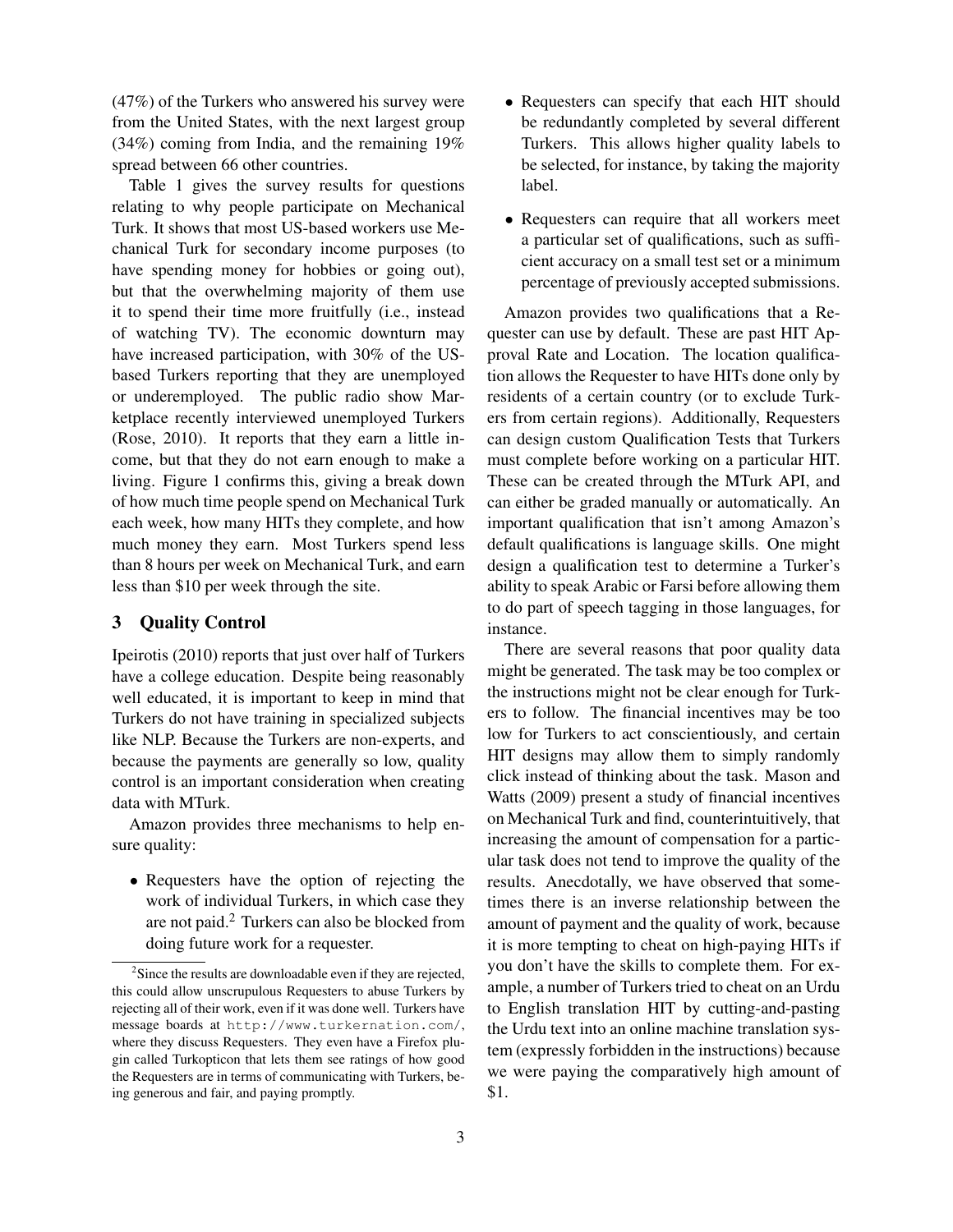## 3.1 Designing HITs for quality control

We suggest designing your HITs in a way that will deter cheating or that will make cheating obvious. HIT design is part of the art of using MTurk. It can't be easily quantified, but it has a large impact on the outcome. For instance, we reduced cheating on our translation HIT by changing the design so that we displayed images of the Urdu sentences instead of text, which made it impossible to copy-and-paste into an MT system for anyone who could not type in Arabic script.

Another suggestion is to include information within the data that you upload to MTurk that will not be displayed to the Turkers, but will be useful to you when reviewing the HITs. For example, we include machine translation output along with the source sentences. Although this is not displayed to Turkers, when we review the Turkers' translations we compare them to the MT output. This allows us to reject translations that are identical to the MT, or which are just random sentences that are unrelated to the original Urdu. We also use a javascript $3$  to gather the IP addresses of the Turkers and do geolocation to look up their location. Turkers in Pakistan require less careful scrutiny since they are more likely to be bilingual Urdu speakers than those in Romania, for instance.

 $CrowdFlower<sup>4</sup>$  provides an interface for designing HITs that includes a phase for the Requester to input gold standard data with known labels. Inserting items with known labels alongside items which need labels allows a Requester to see which Turkers are correctly replicating the gold standard labels and which are not. This is an excellent idea. If it is possible to include positive and negative controls in your HITs, then do so. Turkers who fail the controls can be blocked and their labels can be excluded from the final data set. CrowdFlower-generated HITs even display a score to the Turkers to give them feedback on how well they are doing. This provides training for Turkers, and discourages cheating.

<sup>3</sup>http://wiki.github.com/callison-burch/ mechanical\_turk\_workshop/geolocation

#### 3.2 Iterative improvements on MTurk

Another class of quality control on Mechanical Turk is through iterative HITs that build on the output of previous HITs. This could be used to have Turkers judge whether the results from a previous HIT conformed to the instructions, and whether it is of high quality. Alternately, the second set of Turkers could be used to improve the quality of what the first Turkers created. For instance, in a translation task, a second set of US-based Turkers could edit the English produced by non-native speakers.

Casting Words,<sup>5</sup> a transcription company that uses Turker labor, employs this strategy by having a firstpass transcription graded and iteratively improved in subsequent passes. Little et al. (2009) even designed an API specifically for running iterative tasks on MTurk.<sup>6</sup>

# 4 Recommended Practices

Although it is hard to define a set of "best practices" that applies to all HITs, or even to all NLP HITs, we recommend the following guidelines to Requesters. First and foremost, it is critical to convey instructions appropriately for non-experts. The instructions should be clear and concise. To calibrate whether the HIT is doable, you should first try the task yourself, and then have a friend from outside the field try it. This will help to ensure that the instructions are clear, and to calibrate how long each HIT will take (which ought to allow you to price the HITs fairly).

If possible, you should insert positive and negative controls so that you can quickly screen out bad Turkers. This is especially important for HITs that only require clicking buttons to complete. If possible, you should include a small amount of gold standard data in each HIT. This will allow you to determine which Turkers are good, but will also allow you weight the Turkers if you are combining the judgments of multiple Turkers. If you are having Turkers evaluate the output of systems, then randomize the order that the systems are shown in.

When publishing papers that use Mechanical Turk as a source of training data or to evaluate the output of an NLP system, report how you ensured the quality of your data. You can do this by measuring the

<sup>4</sup>http://crowdflower.com/

<sup>5</sup>http://castingwords.com/

<sup>6</sup>http://groups.csail.mit.edu/uid/turkit/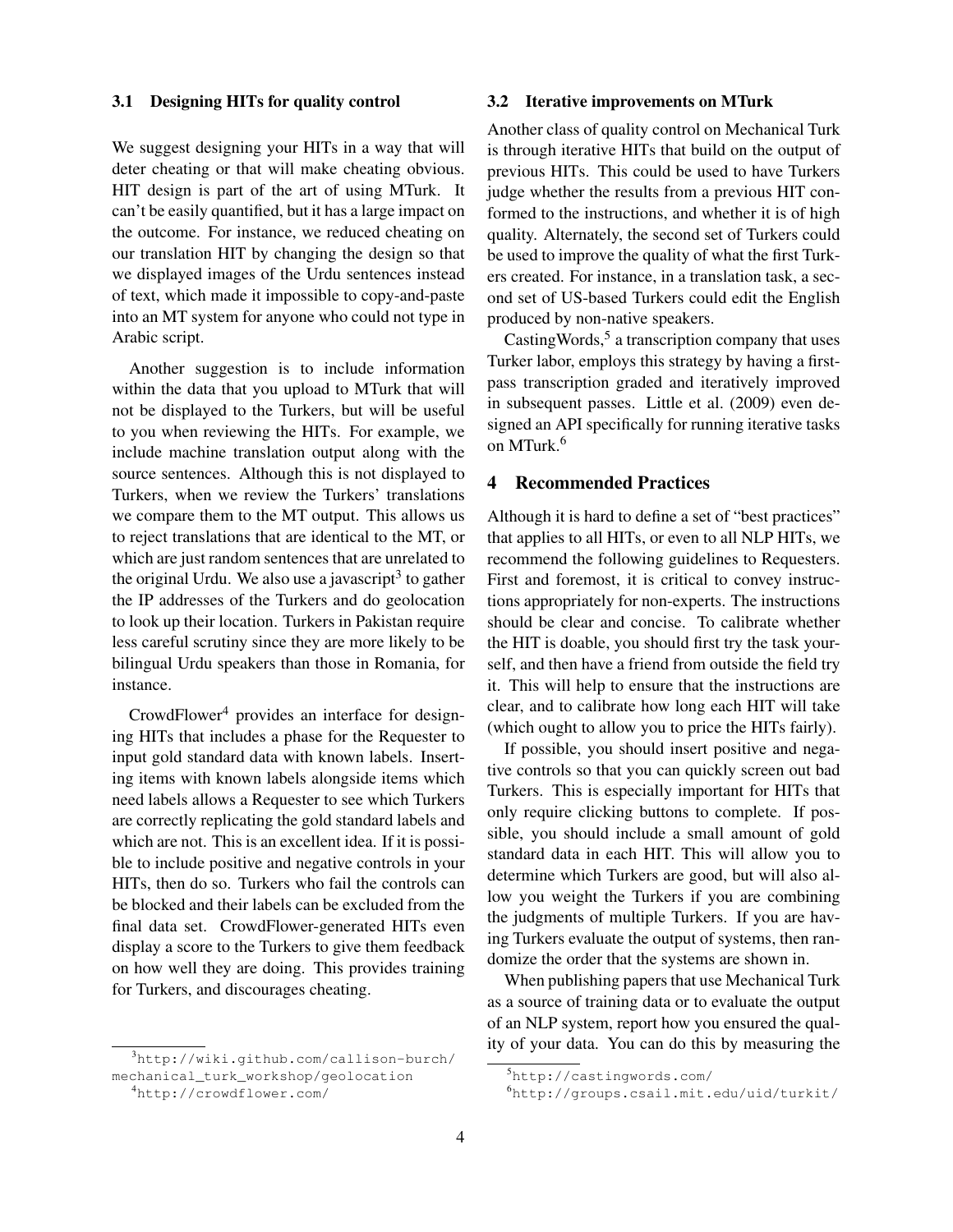inter-annotator agreement of the Turkers against experts on small amounts of gold standard data, or by stating what controls you used and what criteria you used to block bad Turkers. Finally, whenever possible you should publish the data that you generate on Mechanical Turk (and your analysis scripts and HIT templates) alongside your paper so that other people can verify it.

## 5 Related work

In the past two years, several papers have published about applying Mechanical Turk to a diverse set of natural language processing tasks, including: creating question-answer sentence pairs (Kaisser and Lowe, 2008), evaluating machine translation quality and crowdsouring translations (Callison-Burch, 2009), paraphrasing noun-noun compouds for SemEval (Butnariu et al., 2009), human evaluation of topic models (Chang et al., 2009), and speech transcription (McGraw et al., 2010; Marge et al., 2010a; Novotney and Callison-Burch, 2010a). Others have used MTurk for novel research directions like nonsimulated active learning for NLP tasks such as sentiment classification (Hsueh et al., 2009) or doing quixotic things like doing human-in-the-loop minimum error rate training for machine translation (Zaidan and Callison-Burch, 2009).

Some projects have demonstrated the superscalability of crowdsourced efforts. Deng et al. (2009) used MTurk to construct ImageNet, an annotated image database containing 3.2 million that are hierarchically categorized using the WordNet ontology (Fellbaum, 1998). Because Mechanical Turk allows researchers to experiment with crowdsourcing by providing small incentives to Turkers, other successful crowdsourcing efforts like Wikipedia or Games with a Purpose (von Ahn and Dabbish, 2008) also share something in common with MTurk.

## 6 Shared Task

The workshop included a shared task in which participants were provided with \$100 to spend on Mechanical Turk experiments. Participants submitted a 1 page proposal in advance describing their intended use of the funds. Selected proposals were provided \$100 seed money, to which many participants added their own funds. As part of their participation, each team submitted a workshop paper describing their experiments as well as the data collected and described in the paper. Data for the shared papers is available at the workshop website.<sup>7</sup>

This section describes the variety of data types explored and collected in the shared task. Of the 24 participating teams, most did not exceed the \$100 that they were awarded by a significant amount. Therefore, the variety and extent of data described in this section is the result of a minimal \$2,400 investment. This achievement demonstrates the potential for MTurk's impact on the creation and curation of speech and language corpora.

## 6.1 Traditional NLP Tasks

An established core set of computational linguistic tasks have received considerable attention in the natural language processing community. These include knowledge extraction, textual entailment and word sense disambiguation. Each of these tasks requires a large and carefully curated annotated corpus to train and evaluate statistical models. Many of the shared task teams attempted to create new corpora for these tasks at substantially reduced costs using MTurk.

Parent and Eskenazi (2010) produce new corpora for the task of word sense disambiguation. The study used MTurk to create unique word definitions for 50 words, which Turkers then also mapped onto existing definitions. Sentences containing these 50 words were then assigned to unique definitions according to word sense.

Madnani and Boyd-Graber (2010) measured the concept of transitivity of verbs in the style of Hopper and Thompson (1980), a theory that goes beyond simple grammatical transitivity – whether verbs take objects (transitive) or not – to capture the amount of action indicated by a sentence. Videos that portrayed verbs were shown to Turkers who described the actions shown in the video. Additionally, sentences containing the verbs were rated for aspect, affirmation, benefit, harm, kinesis, punctuality, and volition. The authors investigated several approaches for eliciting descriptions of transitivity from Turkers.

Two teams explored textual entailment tasks. Wang and Callison-Burch (2010) created data for

<sup>7</sup>http://sites.google.com/site/ amtworkshop2010/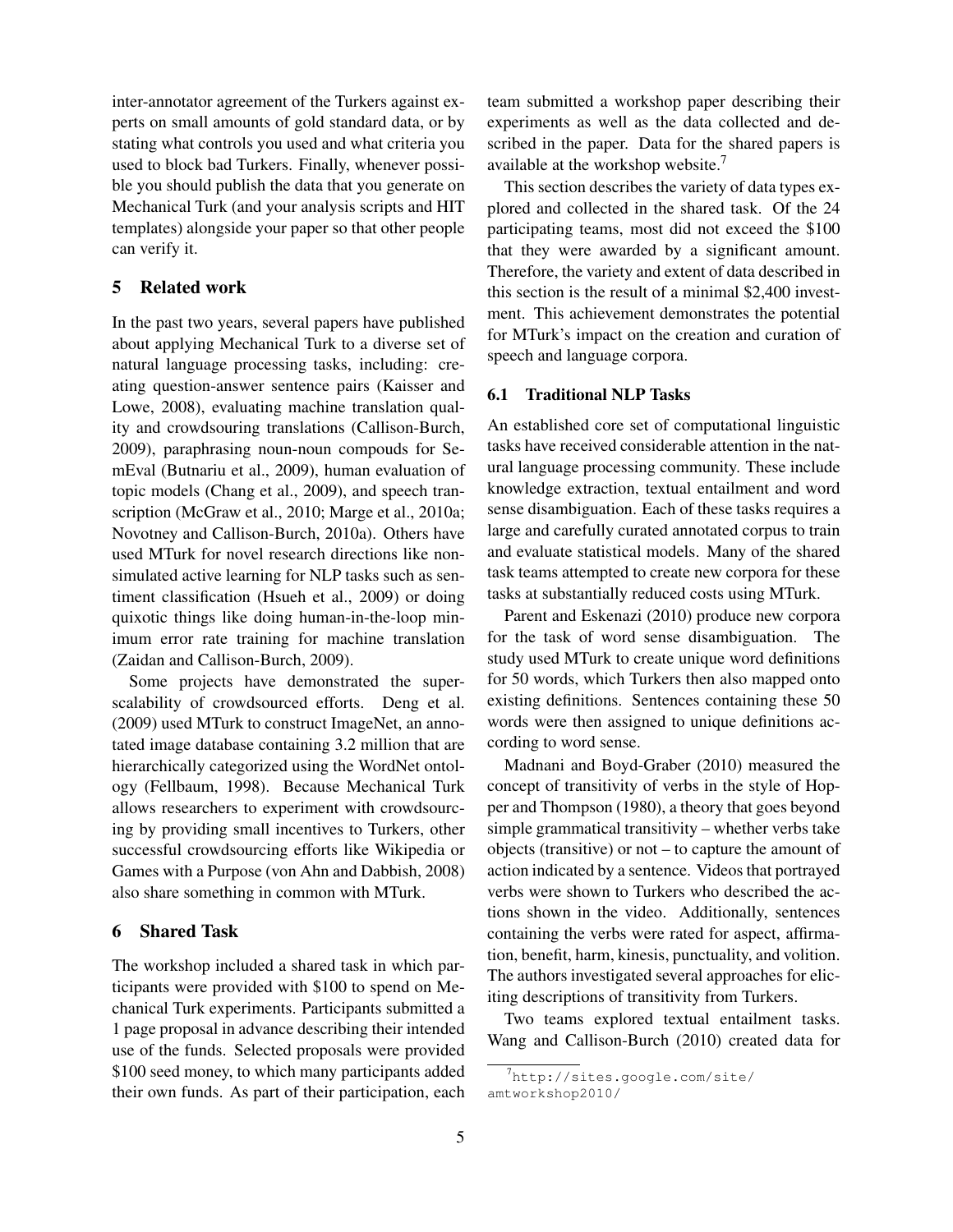recognizing textual entailment (RTE). They submitted 600 text segments and asked Turkers to identify facts and counter-facts (unsupported facts and contradictions) given the provided text. The resulting collection includes 790 facts and 203 counter-facts. Negri and Mehdad (2010) created a bi-lingual entailment corpus using English and Spanish entailment pairs, where the hypothesis and text come from different languages. The authors took a publicly available English RTE data set (the PASCAL-RTE3 dataset1) and created an English-Spanish equivalent by having Turkers translating the hypotheses into Spanish. The authors include a timeline of their progress, complete with total cost over the 10 days that they ran the experiments.

In the area of natural language generation, Heilman and Smith (2010) explored the potential of MTurk for ranking of computer generated questions about provided texts. These questions can be used to test reading comprehension and understanding. 60 Wikipedia articles were selected, for each of which 20 questions were generated. Turkers provided 5 ratings for each of the 1,200 questions, creating a significant corpus of scored questions.

Finally, Gordon et al. (2010) relied on MTurk to evaluate the quality and accuracy of automatically extracted common sense knowledge (factoids) from news and Wikipedia articles. Factoids were provided by the KNEXT knowledge extraction system.

## 6.2 Speech and Vision

While MTurk naturally lends itself to text tasks, several teams explored annotation and collection of speech and image data. We note that one of the papers in the main track described tools for collecting such data (Lane et al., 2010).

Two teams used MTurk to collect text annotations on speech data. Marge et al. (2010b) identified easy and hard sections of meeting speech to transcribe and focused data collection on difficult segments. Transcripts were collected on 48 audio clips from 4 different speakers, as well as other types of annotations. Kunath and Weinberger (2010) collected ratings of accented English speech, in which nonnative speakers were rated as either Arabic, Mandarin or Russian native speakers. The authors obtained multiple annotations for each speech sample, and tracked the native language of each annotator,

allowing for an analysis of rating accuracy between native English and non-native English annotators.

Novotney and Callison-Burch (2010b) used MTurk to elicit new speech samples. As part of an effort to increase the accessibility of public knowledge, such as Wikipedia, the team prompted Turkers to narrate Wikipedia articles. This required Turkers to record audio files and upload them. An additional HIT was used to evaluate the quality of the narrations.

A particularly creative data collection approach asked Turkers to create handwriting samples and then to submit images of their writing (Tong et al., 2010). Turkers were asked to submit handwritten shopping lists (large vocabulary) or weather descriptions (small vocabulary) in either Arabic or Spanish. Subsequent Turkers provided a transcription and a translation. The team collected 18 images per language, 2 transcripts per image and 1 translation per transcript.

#### 6.3 Sentiment, Polarity and Bias

Two papers investigated the topics of sentiment, polarity and bias. Mellebeek et al. (2010) used several methods to obtain polarity scores for Spanish sentences expressing opinions about automative topics. They evaluated three HITs for collecting such data and compared results for quality and expressiveness. Yano et al. (2010) evaluated the political bias of blog posts. Annotators labeled 1000 sentences to determine biased phrases in political blogs from the 2008 election season. Knowledge of the annotators own biases allowed the authors to study how bias differs on the different ends of the political spectrum.

#### 6.4 Information Retrieval

Large scale evaluations requiring significant human labor for evaluation have a long history in the information retrieval community (TREC). Grady and Lease (2010) study four factors that influence Turker performance on a document relevance search task. The authors present some negative results on how these factors influence data collection. For further work on MTurk and information retrieval, readers are encouraged to see the SIGIR 2010 Workshop on Crowdsourcing for Search Evaluation.<sup>8</sup>

<sup>8</sup>http://www.ischool.utexas.edu/˜cse2010/ call.htm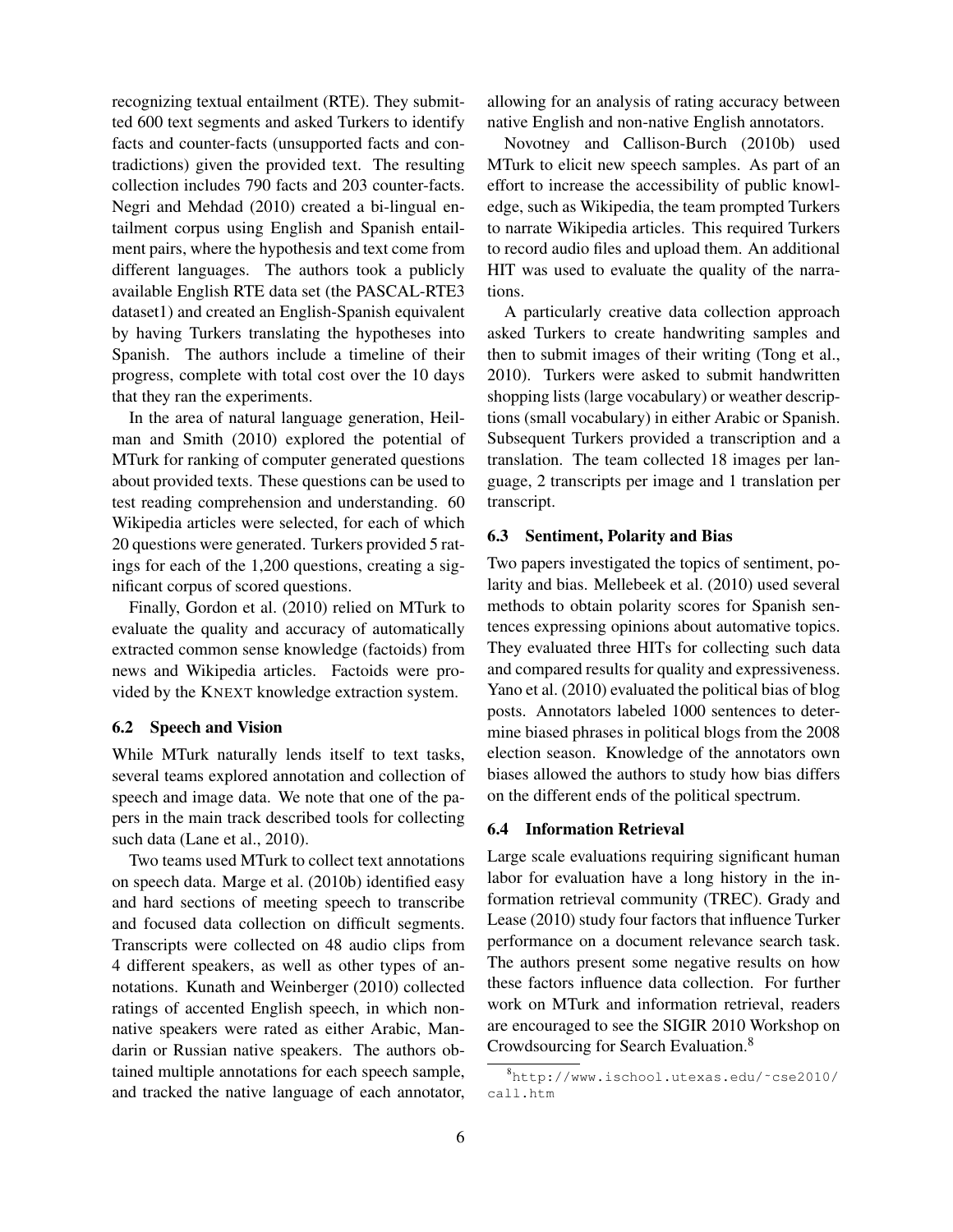#### 6.5 Information Extraction

Information extraction (IE) seeks to identify specific types of information in natural languages. The IE papers in the shared tasks focused on new domains and genres as well as new relation types.

The goal of relation extraction is to identify relations between entities or terms in a sentence, such as *born in* or *religion*. Gormley et al. (2010) automatically generate potential relation pairs in sentences by finding relation pairs appearing in news articles as given by a knowledge base. They ask Turkers if a sentence supports a relation, does not support a relation, or whether the relation makes sense. They collected close to 2500 annotations for 17 different person relation types.

The other IE papers explored new genres and domains. Finin et al. (2010) obtained named entity annotations (person, organization, geopolitical entity) for several hundred Twitter messages. They conducted experiments using both MTurk and Crowd-Flower. Yetisgen-Yildiz et al. (2010) explored medical named entity recognition. They selected 100 clinical trial announcements from ClinicalTrials.gov. 4 annotators for each of the 100 announcements identified 3 types of medical entities: medical conditions, medications, and laboratory test.

#### 6.6 Machine Translation

The most popular shared task topic was Machine Translation (MT). MT is a data hungry task that relies on huge corpora of parallel texts between two languages. Performance of MT systems depends on the size of training corpora, so there is a constant search for new and larger data sets. Such data sets are traditionally expensive to produce, requiring skilled translators. One of the advantages to MTurk is the diversity of the Turker population, making it an especially attractive source of MT data. Shared task papers in MT explored the full range of MT tasks, including alignments, parallel corpus creation, paraphrases and bilingual lexicons.

Gao and Vogel (2010) create alignments in a 300 sentence Chinese-English corpus (Chinese aligned to English). Both Ambati and Vogel (2010) and Bloodgood and Callison-Burch (2010) explore the potential of MTurk in the creation of MT parallel corpora for evaluation and training. Bloodgood and Callison-Burch replicate the NIST 2009 Urdu-English test set of 1792 sentences, paying only \$0.10 a sentence, a substantially reduced price than the typical annotator cost. The result is a data set that is still effective for comparing MT systems in an evaluation. Ambati and Vogel create corpora with 100 sentences and 3 translations per sentence for all the language pairs between English, Spanish, Urdu and Telugu. This demonstrates the feasibility of creating cheap corpora for high and low resource languages.

Two papers focused on the creation and evaluation of paraphrases. Denkowski et al. (2010) generated and evaluated 728 paraphrases for Arabic-English translation. MTurk was used to identify correct and fix incorrect paraphrases. Over 1200 high quality paraphrases were created. Buzek et al. (2010) evaluated error driven paraphrases for MT. In this setting, paraphrases are used to simplify potentially difficult to translate segments of text. Turkers identified 1780 error regions in 1006 English/Chinese sentences. Turkers provided 4821 paraphrases for these regions.

External resources can be an important part of an MT system. Irvine and Klementiev (2010) created lexicons for low resource languages. They evaluated translation candidates for 100 English words in 32 languages and solicited translations for 10 additional languages. Higgins et al. (2010) expanded name lists in Arabic by soliciting common Arabic nicknames. The 332 collected nicknames were primarily provided by Turkers in Arab speaking countries (35%), India (46%), and the United States (13%).

Finally, Zaidan and Ganitkevitch (2010) explored how MTurk could be used to directly improve an MT grammar. Each rule in an Urdu to English translation system was characterized by 12 features. Turkers were provided examples for which their feedback was used to rescore grammar productions directly. This approach shows the potential of fine tuning an MT system with targeted feedback from annotators.

# 7 Future Directions

Looking ahead, we can't help but wonder what impact MTurk and crowdsourcing will have on the speech and language research community. Keeping in mind Niels Bohr's famous exhortation "Pre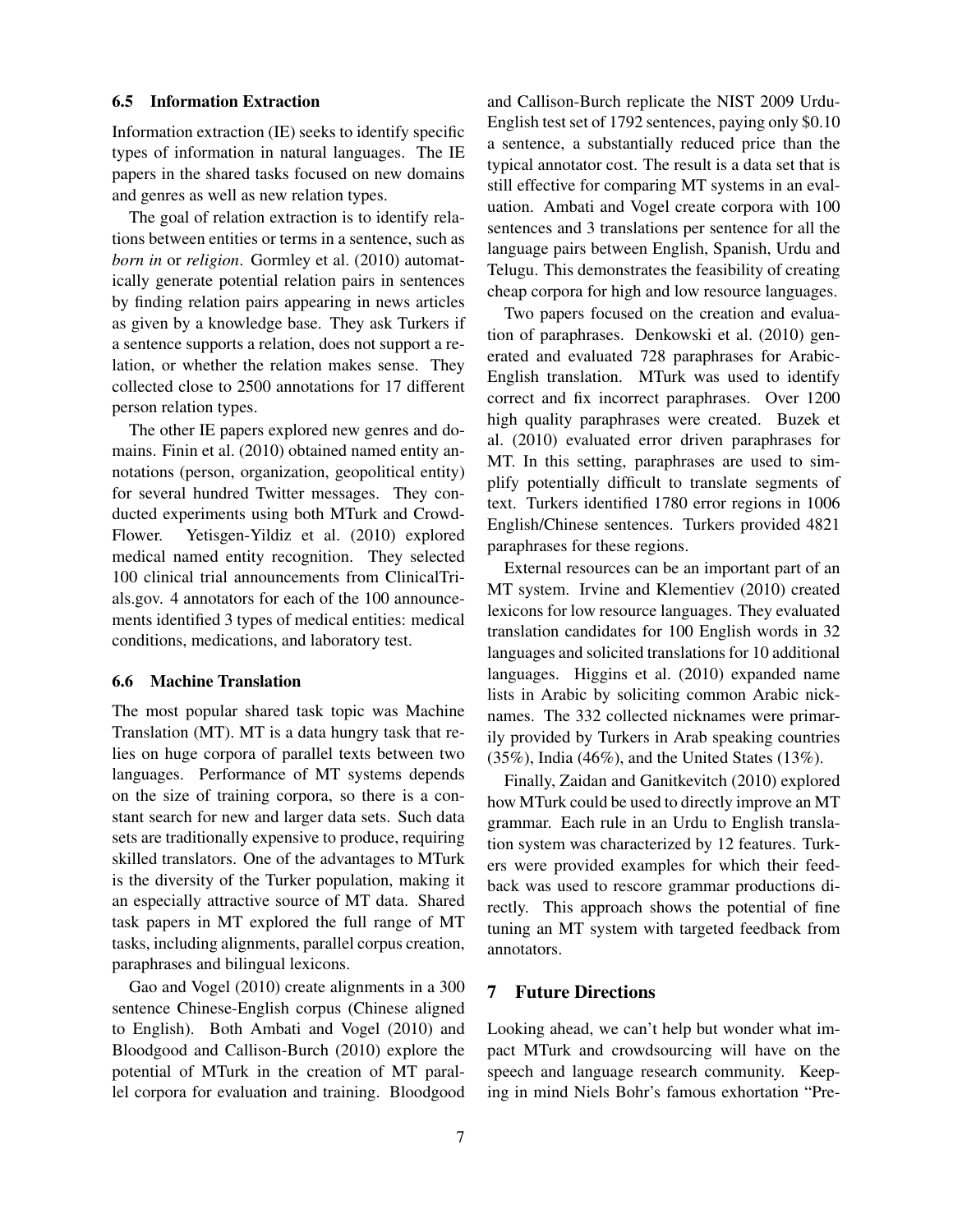diction is very difficult, especially if it's about the future," we attempt to draw some conclusions and predict future directions and impact on the field.

Some have predicted that access to low cost, highly scalable methods for creating language and speech annotations means the end of work on unsupervised learning. Many a researcher has advocated his or her unsupervised learning approach because of annotation costs. However, if 100 examples for any task are obtainable for less than \$100, why spend the time and effort developing often inferior unsupervised methods? Such a radical change is highly debatable, in fact, one of this paper's authors is a strong advocate of such a position while the other disagrees, perhaps because he himself works on unsupervised methods. Certainly, we can agree that the potential exists for a change in focus in a number of ways.

In natural language processing, data drives research. The introduction of new large and widely accessible data sets creates whole new areas of research. There are many examples of such impact, the most famous of which is the Penn Treebank (Marcus. et al., 1994), which has 2910 citations in Google scholar and is the single most cited paper on the ACL anthology network (Radev et al., 2009). Other examples include the CoNLL named entity corpus (Sang and Meulder (2003) with 348 citations on Google Scholar), the IMDB movie reviews sentiment data (Pang et al. (2002) with 894 citations) and the Amazon sentiment multi-domain data (Blitzer et al. (2007) with 109 citations) . MTurk means that creating similar data sets is now much cheaper and easier than ever before. It is highly likely that new MTurk produced data sets will achieve prominence and have significant impact. Additionally, the creation of shared data means more comparison and evaluation against previous work. Progress is made when it can be demonstrated against previous approaches on the same data. The reduction of data cost and the rise of independent corpus producers likely means more accessible data.

More than a new source for *cheap* data, MTurk is a source for *new types* of data. Several of the papers in this workshop collected information about the annotators in addition to their annotations. This creates potential for studying how different user demographics understand language and allow for targeting specific demographics in data creation. Beyond efficiencies in cost, MTurk provides access to a global user population far more diverse than those provided by more professional annotation settings. This will have a significant impact on low resource languages as corpora can be cheaply built for a much wider array of languages. As one example, Irvine and Klementiev (2010) collected data for 42 languages without worrying about how to find speakers of such a wide variety of languages. Additionally, the collection of Arabic nicknames requires a diverse and numerous Arabic speaking population (Higgins et al., 2010). In addition to extending into new languages, MTurk also allows for the creation of evaluation sets in new genres and domains, which was the focus of two papers in this workshop (Finin et al., 2010; Yetisgen-Yildiz et al., 2010). We expect to see new research emphasis on low resource languages and new domains and genres.

Another factor is the change of data type and its impact on machine learning algorithms. With professional annotators, great time and care are paid to annotation guidelines and annotator training. These are difficult tasks with MTurk, which favors simple intuitive annotations and little training. Many papers applied creative methods of using simpler annotation tasks to create more complex data sets. This process can impact machine learning in a number of ways. Rather than a single gold standard, annotations are now available for many users. Learning across multiple annotations may improve systems (Dredze et al., 2009). Additionally, even with efforts to clean up MTurk annotations, we can expect an increase in noisy examples in data. This will push for new more robust learning algorithms that are less sensitive to noise. If we increase the size of the data ten-fold but also increase the noise, can learning still be successful? Another learning area of great interest is active learning, which has long relied on simulated user experiments. New work evaluated active learning methods with real users using MTurk (Baker et al., 2009; Ambati et al., 2010; Hsueh et al., 2009; ?). Finally, the composition of complex data set annotations from simple user inputs can transform the method by which we learn complex outputs. Current approaches expect examples of labels that exactly match the expectation of the system. Can we instead provide lower level sim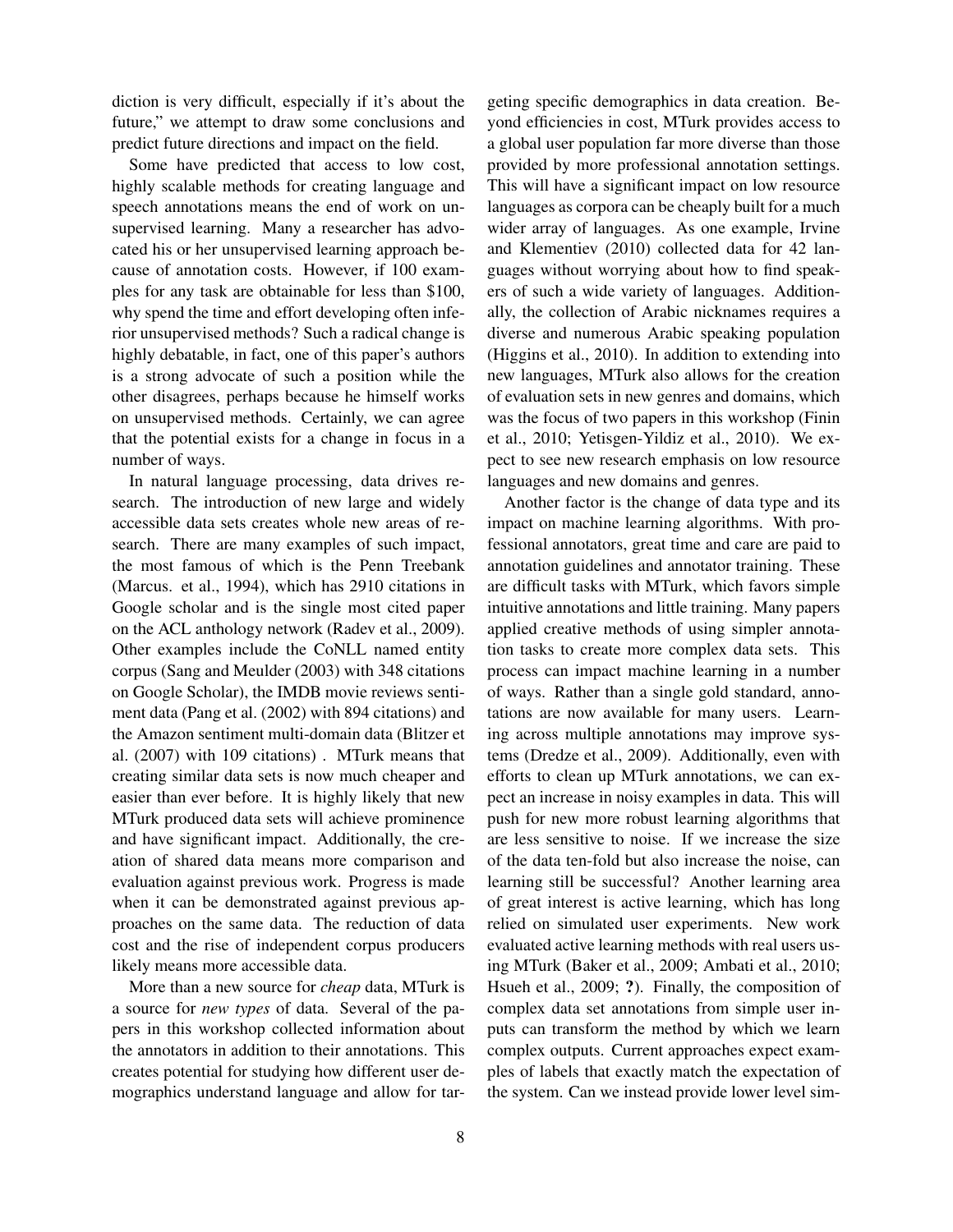pler user annotations and teach systems how to learn from these to construct complex output? This would open more complex annotation tasks to MTurk.

A general trend in research is that good ideas come from unexpected places. Major transformations in the field have come from creative new approaches. Consider the Penn Treebank, an ambitious and difficult project of unknown potential. Such large changes can be uncommon since they are often associated with high cost, as was the Penn Treebank. However, MTurk greatly reduces these costs, encouraging researchers to try creative new tasks. For example, in this workshop Tong et al. (2010) collected handwriting samples in multiple languages. Their creative data collection may or may not have a significant impact, but it is unlikely that it would have been tried had the cost been very high.

Finally, while obtaining new data annotations from MTurk is cheap, it is not trivial. Workshop participants struggled with how to attract Turkers, how to price HITs, HIT design, instructions, cheating detection, etc. No doubt that as work progresses, so will a communal knowledge and experience of how to use MTurk. There can be great benefit in new toolkits for collecting language data using MTurk, and indeed some of these have already started to emerge (Lane et al.,  $2010)^9$ .

#### Acknowledgements

Thanks to Sharon Chiarella of Amazon's Mechanical Turk for providing \$100 credits for the shared task, and to CrowdFlower for allowing free use of their tool to workshop participants.

Research funding was provided by the NSF under grant IIS-0713448, by the European Commission through the EuroMatrixPlus project, and by the DARPA GALE program under Contract No. HR0011-06-2-0001. The views and findings are the authors' alone.

## References

Cem Akkaya, Alexander Conrad, Janyce Wiebe, and Rada Mihalcea. 2010. Amazon Mechanical Turk for subjectivity word sense disambiguation. In *NAACL* *Workshop on Creating Speech and Language Data With Amazon's Mechanical Turk*.

- Vamshi Ambati and Stephan Vogel. 2010. Can crowds build parallel corpora for machine translation systems? In *NAACL Workshop on Creating Speech and Language Data With Amazon's Mechanical Turk*.
- Vamshi Ambati, Stephan Vogel, and Jamie Carbonell. 2010. Active learning and crowd-sourcing for machine translation. *Language Resources and Evaluation (LREC)*.
- Kathy Baker, Steven Bethard, Michael Bloodgood, Ralf Brown, Chris Callison-Burch, Glen Coppersmith, Bonnie Dorr, Wes Filardo, Kendall Giles, Ann Irvine, Mike Kayser, Lori Levin, Justin Martineau, Jim Mayfield, Scott Miller, Aaron Phillips, Andrew Philpot, Christine Piatko, Lane Schwartz, and David Zajic. 2009. Semantically-informed machine translation. Technical Report 002, Johns Hopkins Human Language Technology Center of Excellence, Summer Camp for Applied Language Exploration, Johns Hopkins University, Baltimore, MD.
- John Blitzer, Mark Dredze, and Fernando Pereira. 2007. Biographies, bollywood, boom-boxes and blenders: Domain adaptation for sentiment classification. In *Association for Computational Linguistics (ACL)*.
- Michael Bloodgood and Chris Callison-Burch. 2010a. Bucking the trend: Large-scale cost-focused active learning for statistical machine translation. In *48th Annual Meeting of the Association for Computational Linguistics*, Uppsala, Sweden.
- Michael Bloodgood and Chris Callison-Burch. 2010b. Using Mechanical Turk to build machine translation evaluation sets. In *NAACL Workshop on Creating Speech and Language Data With Amazon's Mechanical Turk*.
- Cristina Butnariu, Su Nam Kim, Preslav Nakov, Diarmuid Ó Séaghdha, Stan Szpakowicz, and Tony Veale. 2009. Semeval-2010 Task 9: The interpretation of noun compounds using paraphrasing verbs and prepositions. In *Workshop on Semantic Evaluations*.
- Olivia Buzek, Philip Resnik, and Ben Bederson. 2010. Error driven paraphrase annotation using Mechanical Turk. In *NAACL Workshop on Creating Speech and Language Data With Amazon's Mechanical Turk*.
- Chris Callison-Burch. 2009. Fast, cheap, and creative: Evaluating translation quality using amazon's mechanical turk. In *Proceedings of the 2009 Conference on Empirical Methods in Natural Language Processing (EMNLP-2009)*, Singapore.
- Jonathan Chang, Jordan Boyd-Graber, Chong Wang, Sean Gerrish, and David M. Blei. 2009. Reading tea leaves: How humans interpret topic models. In *Neural Information Processing Systems*.

<sup>9</sup>http://wiki.github.com/callison-burch/ mechanical\_turk\_workshop/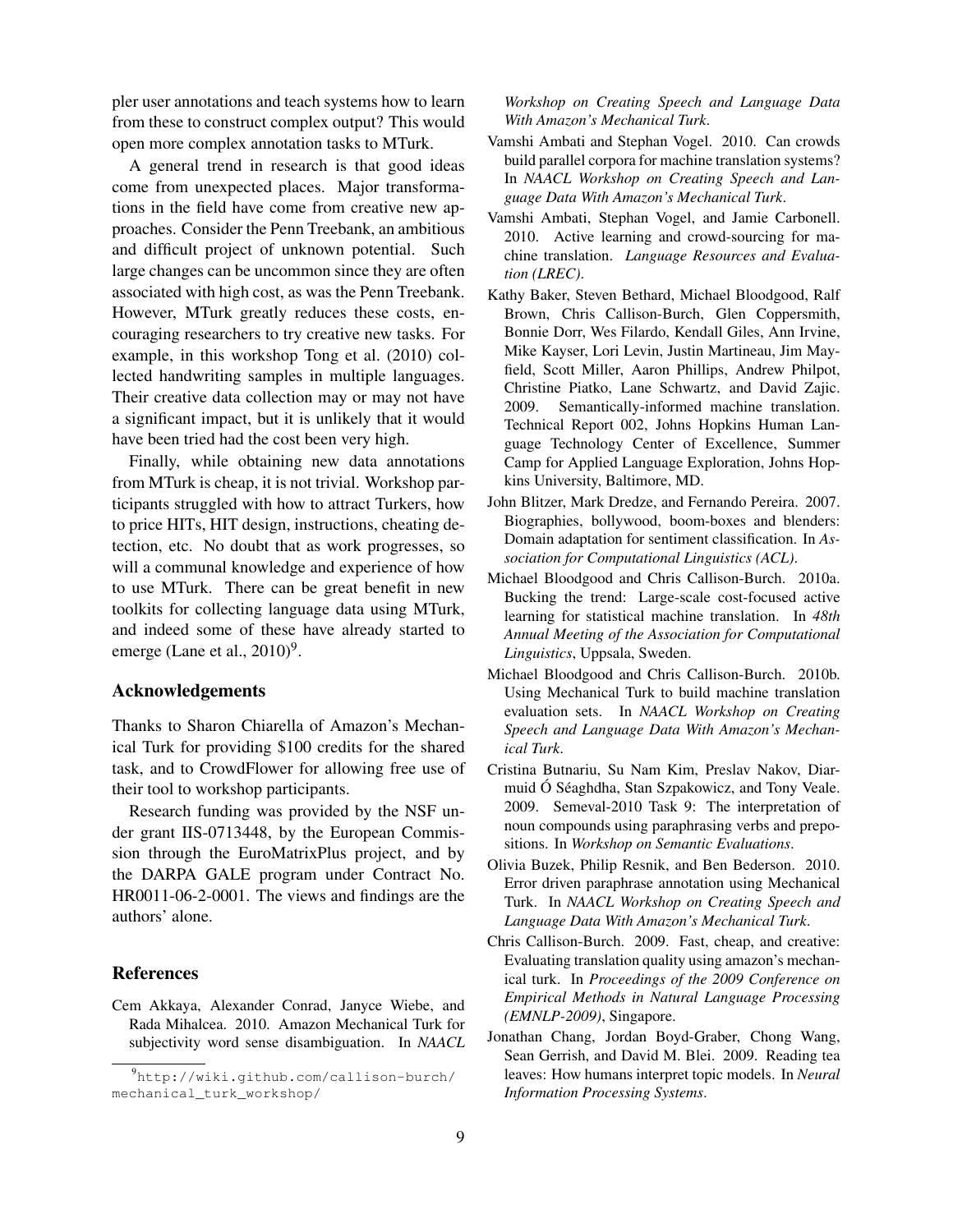- Jonathan Chang. 2010. Not-so-Latent Dirichlet Allocation: Collapsed Gibbs sampling using human judgments. In *NAACL Workshop on Creating Speech and Language Data With Amazon's Mechanical Turk*.
- Jia Deng, Wei Dong, Richard Socher, Li-Jia Li, Kai Li, and Li Fei-Fei. 2009. Imagenet: A large-scale hierarchical image database. In *Proceedings of the IEEE Conference on Computer Vision and Pattern Recognition (CVPR*, Miami Beach, Floriday.
- Michael Denkowski and Alon Lavie. 2010. Exploring normalization techniques for human judgments of machine translation adequacy collected using Amazon Mechanical Turk. In *NAACL Workshop on Creating Speech and Language Data With Amazon's Mechanical Turk*.
- Michael Denkowski, Hassan Al-Haj, and Alon Lavie. 2010. Turker-assisted paraphrasing for English-Arabic machine translation. In *NAACL Workshop on Creating Speech and Language Data With Amazon's Mechanical Turk*.
- Mark Dredze, Partha Pratim Talukdar, and Koby Crammer. 2009. Sequence learning from data with multiple labels. In *ECML/PKDD Workshop on Learning from Multi-Label Data (MLD)*.
- Keelan Evanini, Derrick Higgins, and Klaus Zechner. 2010. Using Amazon Mechanical Turk for transcription of non-native speech. In *NAACL Workshop on Creating Speech and Language Data With Amazon's Mechanical Turk*.
- Christiane Fellbaum. 1998. *WordNet: An Electronic Lexical Database*. Bradford Books.
- Tim Finin, William Murnane, Anand Karandikar, Nicholas Keller, Justin Martineau, and Mark Dredze. 2010. Touring PER, ORG and LOC on \$100 a day. In *NAACL Workshop on Creating Speech and Language Data With Amazon's Mechanical Turk*.
- Qin Gao and Stephan Vogel. 2010. Semi-supervised word alignment with Mechanical Turk. In *NAACL Workshop on Creating Speech and Language Data With Amazon's Mechanical Turk*.
- Dan Gillick and Yang Liu. 2010. Non-expert evaluation of summarization systems is risky. In *NAACL Workshop on Creating Speech and Language Data With Amazon's Mechanical Turk*.
- Jonathan Gordon, Benjamin Van Durme, and Lenhart Schubert. 2010. Evaluation of commonsense knowledge with Mechanical Turk. In *NAACL Workshop on Creating Speech and Language Data With Amazon's Mechanical Turk*.
- Matthew R. Gormley, Adam Gerber, Mary Harper, and Mark Dredze. 2010. Non-expert correction of automatically generated relation annotations. In *NAACL Workshop on Creating Speech and Language Data With Amazon's Mechanical Turk*.
- Catherine Grady and Matthew Lease. 2010. Crowdsourcing document relevance assessment with Mechanical Turk. In *NAACL Workshop on Creating Speech and Language Data With Amazon's Mechanical Turk*.
- Michael Heilman and Noah A. Smith. 2010. Rating computer-generated questions with Mechanical Turk. In *NAACL Workshop on Creating Speech and Language Data With Amazon's Mechanical Turk*.
- Chiara Higgins, Elizabeth McGrath, and Laila Moretto. 2010. AMT crowdsourcing: A viable method for rapid discovery of Arabic nicknames? In *NAACL Workshop on Creating Speech and Language Data With Amazon's Mechanical Turk*.
- Paul J. Hopper and Sandra A. Thompson. 1980. Transitivity in grammar and discourse. *Language*, 56:251– 299.
- Pei-Yun Hsueh, Prem Melville, and Vikas Sindhwani. 2009. Data quality from crowdsourcing: A study of annotation selection criteria. In *Proceedings of the NAACL HLT 2009 Workshop on Active Learning for Natural Language Processing*, pages 27–35, Boulder, Colorado, June. Association for Computational Linguistics.
- Panos Ipeirotis. 2010. New demographics of Mechanical Turk. http://behind-the-enemy-lines. blogspot.com/2010/03/ new-demographics-of-mechanical-turk. html.
- Ann Irvine and Alexandre Klementiev. 2010. Using Mechanical Turk to annotate lexicons for less commonly used languages. In *NAACL Workshop on Creating Speech and Language Data With Amazon's Mechanical Turk*.
- Mukund Jha, Jacob Andreas, Kapil Thadani, Sara Rosenthal, and Kathleen McKeown. 2010. Corpus creation for new genres: A crowdsourced approach to PP attachment. In *NAACL Workshop on Creating Speech and Language Data With Amazon's Mechanical Turk*.
- Michael Kaisser and John Lowe. 2008. Creating a research collection of question answer sentence pairs with Amazons Mechanical Turk. In *Proceedings of the Sixth International Language Resources and Evaluation (LREC'08)*, Marrakech, Morocco.
- Stephen Kunath and Steven Weinberger. 2010. The wisdom of the crowd's ear: Speech accent rating and annotation with Amazon Mechanical Turk. In *NAACL Workshop on Creating Speech and Language Data With Amazon's Mechanical Turk*.
- Ian Lane, Matthias Eck, Kay Rottmann, and Alex Waibel. 2010. Tools for collecting speech corpora via Mechanical-Turk. In *NAACL Workshop on Creating Speech and Language Data With Amazon's Mechanical Turk*.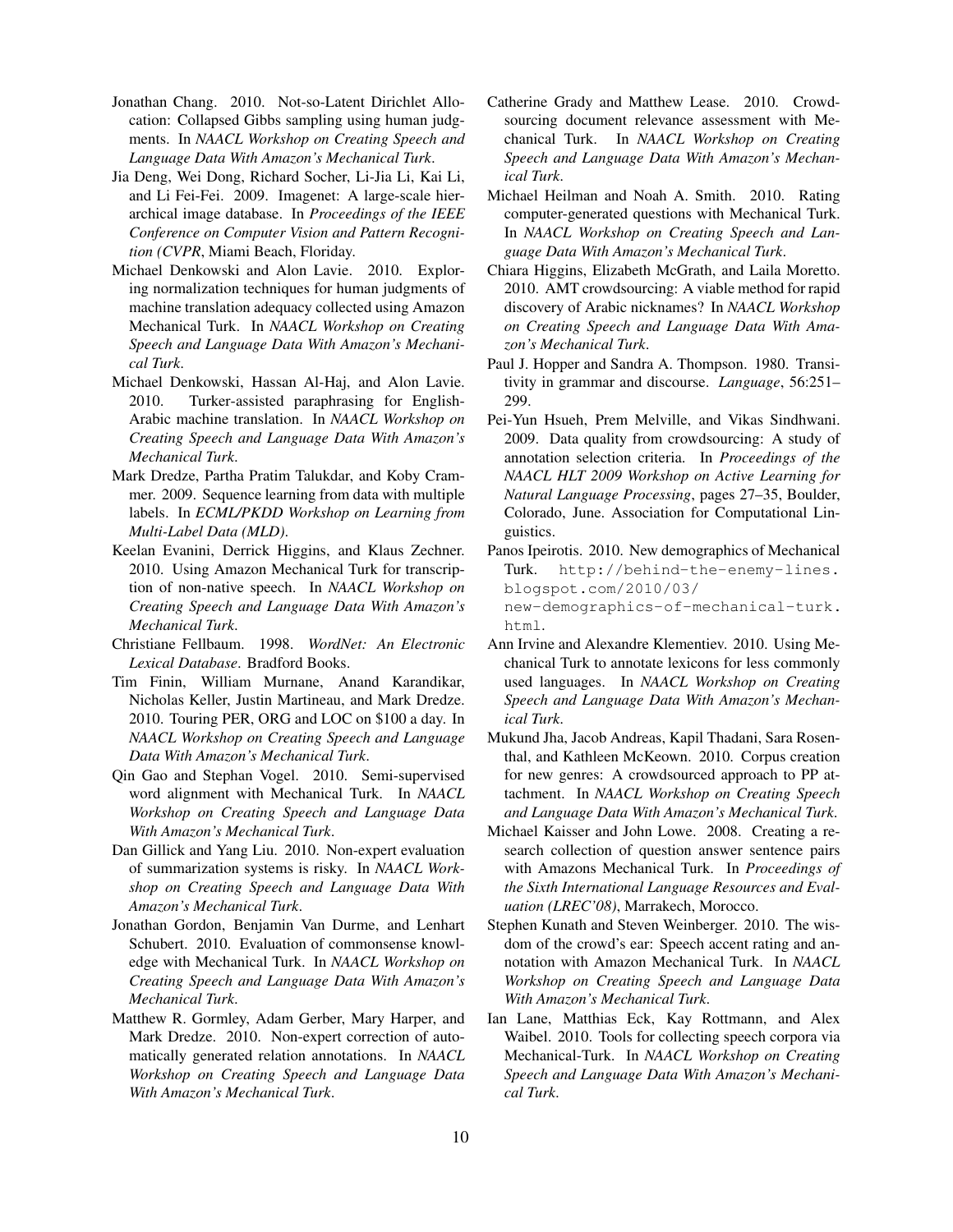- Nolan Lawson, Kevin Eustice, Mike Perkowitz, and Meliha Yetisgen Yildiz. 2010. Annotating large email datasets for named entity recognition with Mechanical Turk. In *NAACL Workshop on Creating Speech and Language Data With Amazon's Mechanical Turk*.
- Greg Little, Lydia B. Chilton, Rob Miller, and Max Goldman. 2009. Turkit: Tools for iterative tasks on mechanical turk. In *Proceedings of the Workshop on Human Computation at the International Conference on Knowledge Discovery and Data Mining (KDD-HCOMP '09)*, Paris.
- Nitin Madnani and Jordan Boyd-Graber. 2010. Measuring transitivity using untrained annotators. In *NAACL Workshop on Creating Speech and Language Data With Amazon's Mechanical Turk*.
- Mitch Marcus., Beatrice Santorini, and Mary Ann Marcinkiewicz. 1994. Building a large annotated corpus of english: The penn treebank. *Computational linguistics*, 19(2):313–330.
- Matthew Marge, Satanjeev Banerjee, and Alexander Rudnicky. 2010a. Using the Amazon Mechanical Turk for transcription of spoken language. *ICASSP*, March.
- Matthew Marge, Satanjeev Banerjee, and Alexander Rudnicky. 2010b. Using the Amazon Mechanical Turk to transcribe and annotate meeting speech for extractive summarization. In *NAACL Workshop on Creating Speech and Language Data With Amazon's Mechanical Turk*.
- Winter Mason and Duncan J. Watts. 2009. Financial incentives and the "performance of crowds". In *Proceedings of the Workshop on Human Computation at the International Conference on Knowledge Discovery and Data Mining (KDD-HCOMP '09)*, Paris.
- Ian McGraw, Chia ying Lee, Lee Hetherington, and Jim Glass. 2010. Collecting voices from the crowd. *LREC*, May.
- Bart Mellebeek, Francesc Benavent, Jens Grivolla, Joan Codina, Marta R. Costa-Jussà, and Rafael Banchs. 2010. Opinion mining of spanish customer comments with non-expert annotations on Mechanical Turk. In *NAACL Workshop on Creating Speech and Language Data With Amazon's Mechanical Turk*.
- Robert Munro, Steven Bethard, Victor Kuperman, Vicky Tzuyin Lai, Robin Melnick, Christopher Potts, Tyler Schnoebelen, and Harry Tily. 2010. Crowdsourcing and language studies: the new generation of linguistic data. In *NAACL Workshop on Creating Speech and Language Data With Amazon's Mechanical Turk*.
- Matteo Negri and Yashar Mehdad. 2010. Creating a bi-lingual entailment corpus through translations with Mechanical Turk: \$100 for a 10 days rush. In *NAACL*

*Workshop on Creating Speech and Language Data With Amazon's Mechanical Turk*.

- Scott Novotney and Chris Callison-Burch. 2010a. Cheap, fast and good enough: Automatic speech recognition with non-expert transcription. *NAACL*, June.
- Scott Novotney and Chris Callison-Burch. 2010b. Crowdsourced accessibility: Elicitation of Wikipedia articles. In *NAACL Workshop on Creating Speech and Language Data With Amazon's Mechanical Turk*.
- Bo Pang, Lillian Lee, and Shivakumar Vaithyanathan. 2002. Thumbs up?: sentiment classification using machine learning techniques. In *Empirical Methods in Natural Language Processing (EMNLP)*.
- Gabriel Parent and Maxine Eskenazi. 2010. Clustering dictionary definitions using Amazon Mechanical Turk. In *NAACL Workshop on Creating Speech and Language Data With Amazon's Mechanical Turk*.
- Dragomir R. Radev, Pradeep Muthukrishnan, and Vahed Qazvinian. 2009. The acl anthology network. In *Proceedings of the 2009 Workshop on Text and Citation Analysis for Scholarly Digital Libraries*, pages 54–61, Suntec City, Singapore, August. Association for Computational Linguistics.
- Cyrus Rashtchian, Peter Young, Micah Hodosh, and Julia Hockenmaier. 2010. Collecting image annotations using Amazon's Mechanical Turk. In *NAACL Workshop on Creating Speech and Language Data With Amazon's Mechanical Turk*.
- Joel Rose. 2010. Some turn to 'Mechanical' job search. http://marketplace.publicradio.org/ display/web/2009/06/30/pm\_turking/. Marketplace public radio. Air date: June 30, 2009.
- Erik Tjong Kim Sang and Fien De Meulder. 2003. Introduction to the conll-2003 shared task: Languageindependent named entity recognition. In *CoNLL-2003*.
- Rion Snow, Brendan O'Connor, Daniel Jurafsky, and Andrew Y. Ng. 2008. Cheap and fast - but is it good? Evaluating non-expert annotations for natural language tasks. In *Proceedings of the 2008 Conference on Empirical Methods in Natural Language Processing (EMNLP-2008)*, Honolulu, Hawaii.
- Audrey Tong, Jerome Ajot, Mark Przybocki, and Stephanie Strassel. 2010. Document image collection using Amazon's Mechanical Turk. In *NAACL Workshop on Creating Speech and Language Data With Amazon's Mechanical Turk*.
- Luis von Ahn and Laura Dabbish. 2008. General techniques for designing games with a purpose. *Communications of the ACM*.
- Rui Wang and Chris Callison-Burch. 2010. Cheap facts and counter-facts. In *NAACL Workshop on Creating*